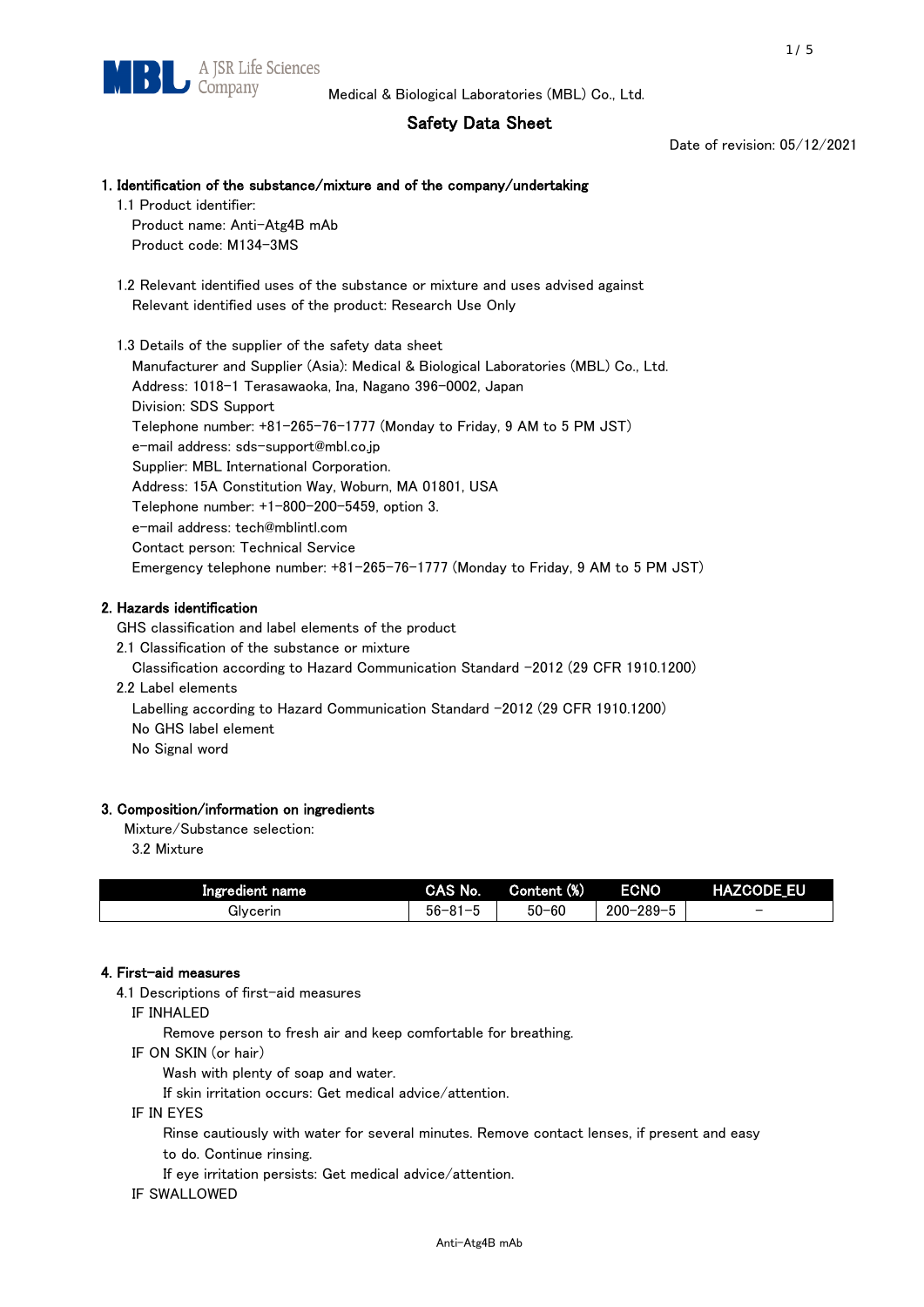Rinse mouth.

#### 5. Fire-fighting measures

#### 5.1 Extinguishing media

Suitable extinguishing media

Use appropriate extinguishing media suitable for surrounding facilities.

Unsuitable extinguishing media

Unsuitable extinguishing media data is not available.

5.2 Specific hazards arising from the substance or mixture

Specific hazards arising from the substance or mixture is not available.

5.3 Advice for firefighters

Specific fire-fighting measures

Evacuate non-essential personnel to safe area.

## 6. Accidental release measures

 6.1 Personnel precautions, protective equipment and emergency procedures Wear proper protective equipment.

6.2 Environmental precautions

Prevent spills from entering sewers, watercourses or low areas.

6.3 Methods and materials for containment and cleaning up

 Absorb spill with inert material (dry sand, earth, et al), then place in a chemical waste container.

6.4 Reference to other sections

Refer to section 13

## 7. Handling and storage

 7.1 Precautions for safe handling Preventive measures (Safety treatments) Avoid contact with skin. Avoid contact with eyes. Safety measures data is not available. Any incompatibilities data is not available. Advice on general occupational hygiene Do not get in eyes, on skin, or on clothing. Do not eat, drink or smoke when using this product. Wash hands thoroughly after handling. 7.2 Storage Conditions for safe storage Keep container tightly closed.

Keep cool. Protect from sunlight.

Container and packaging materials for safe handling data is not available.

7.3 Specific end use(s)

Research use only.

#### 8. Exposure controls/personal protection

 8.1 Control parameters Adopted value Adopted value in ACGIH is not available. OSHA-PEL (Glycerin)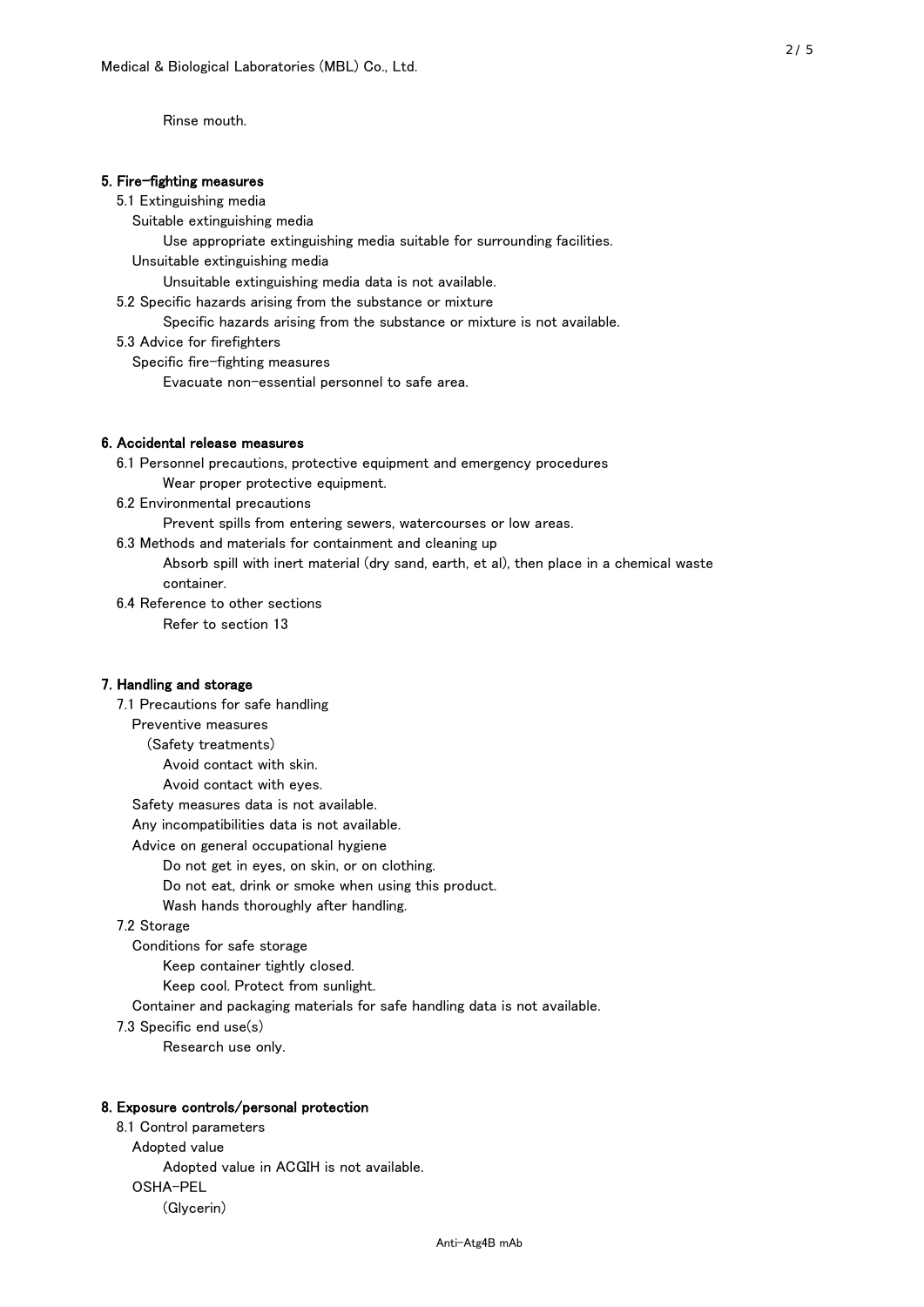TWA: 15mg/m3 (Total dust) TWA: 5mg/m3 (Respirable fraction) NIOSH-REL (Glycerin) See Appendix D 8.2 Exposure controls Appropriate engineering controls Do not use in areas without adequate ventilation. Washing facilities should be available. Individual protection measures Hand protection Wear protective gloves. Eye protection Wear eye/face protection. Skin and body protection Wear protective clothing.

#### 9. Physical and Chemical Properties

 9.1 Information on basic physical and chemical properties Physical state: Liquid Color: Colorless Odor data is not available. Melting point/Freezing point data is not available. Boiling point or initial boiling point data is not available. Flammability (gases, liquids and solids) data is not available. Lower and upper explosion limit/flammability limit data is not available. Flash point data is not available. Auto-ignition temperature data is not available. Decomposition temperature data is not available. pH: Neutral Kinematic viscosity data is not available. Solubility: Water solubility: miscible Solubility in solvent data is not available. n-Octanol/water partition coefficient data is not available. Vapor pressure data is not available. Density and/or relative density data is not available. Oxidising properties data is not available. No Particle characteristics data is not available. 9.2 Other information Other information is not available. 10. Stability and Reactivity 10.1 Reactivity Reactivity data is not available. 10.2 Chemical stability Stable under normal storage/handling conditions. 10.3 Possibility of hazardous reactions

Possibility of hazardous reactions data is not available.

#### 10.4 Conditions to avoid

Conditions to avoid data is not available.

#### 10.5 Incompatible materials

Incompatible materials data is not available.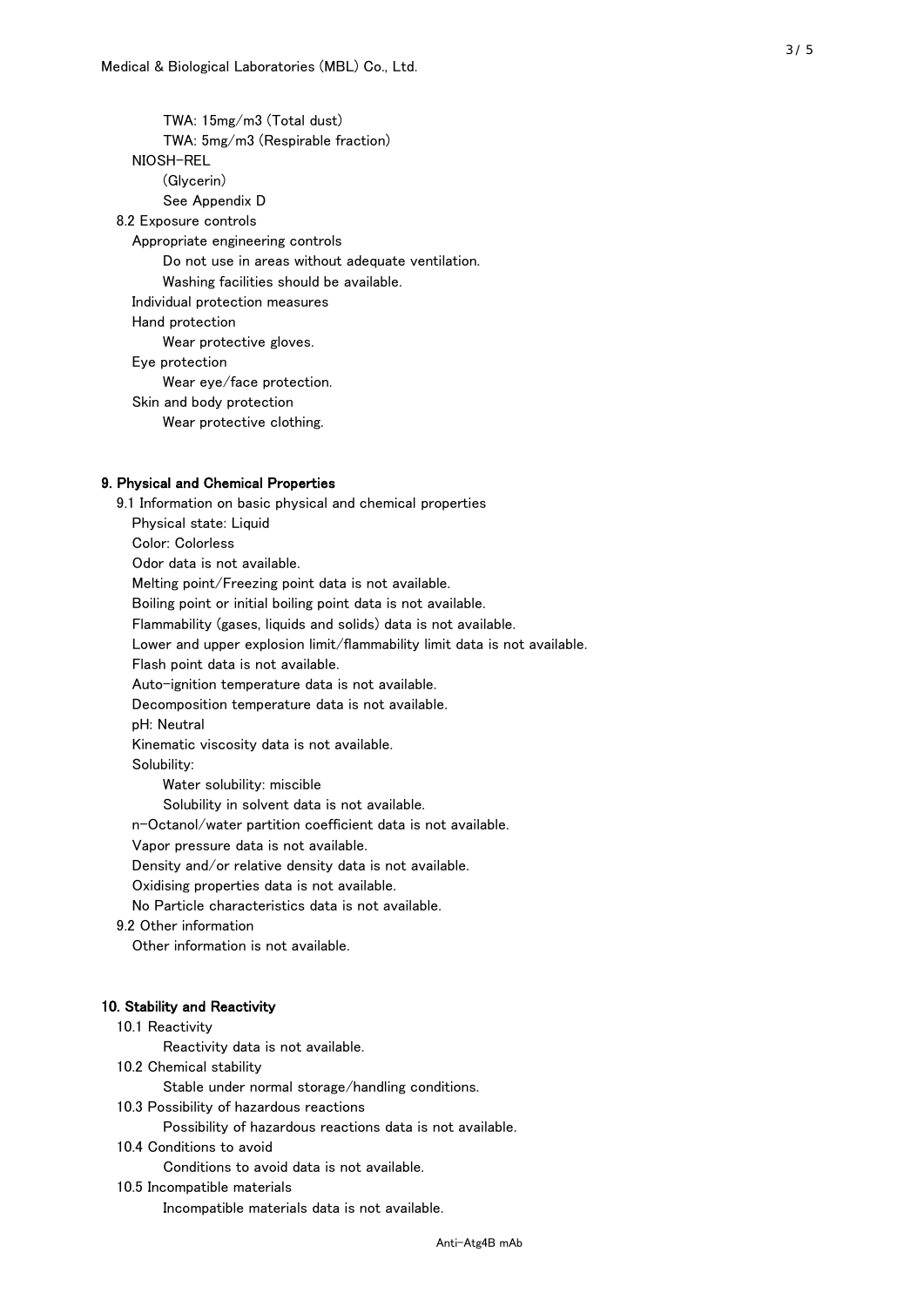10.6 Hazardous decomposition products Hazardous decomposition products data is not available.

## 11. Toxicological Information

 11.1 Information on toxicological effects Acute toxicity data is not available. Irritant properties Skin corrosion/irritation data is not available. Serious eye damage/irritation data is not available. Allergenic and sensitizing effects data is not available. Mutagenic effects data is not available. Carcinogenic effects data is not available. Teratogenic effects data is not available. Reproductive toxicity data is not available. STOT

STOT-single exposure data is not available.

STOT-repeated exposure data is not available.

Aspiration hazard data is not available.

#### 12. Ecological Information

12.1 Ecotoxicity

Ecotoxicity data is not available.

Water solubility

(Glycerin)

miscible (ICSC, 2006)

12.2 Persistence and degradability

Persistence and degradability data is not available.

12.3 Bioaccumulative potential

(Glycerin)

log Pow=-1.76 (ICSC, 2006)

12.4 Mobility in soil

Mobility in soil data is not available.

12.7 Other adverse effects

Ozone depleting chemical data is not available.

#### 13. Disposal considerations

 Description of waste residues and information on their safe handling and methods of disposal, including the disposal of any contaminated packaging

13.1 Waste treatment methods

Dispose of contents/container in accordance with local/national regulation.

Contaminated packing

Dispose of container after using the contents completely.

#### 14. Transport Information

 UN No., UN CLASS 14.1 UN No. or ID No.: Not applicable Not applicable to IMDG Code Not applicable to IATA Dangerous Goods Regulations

 14.5 Environmental hazards MARPOL Annex III - Prevention of pollution by harmful substances Marine pollutants (yes/no): no